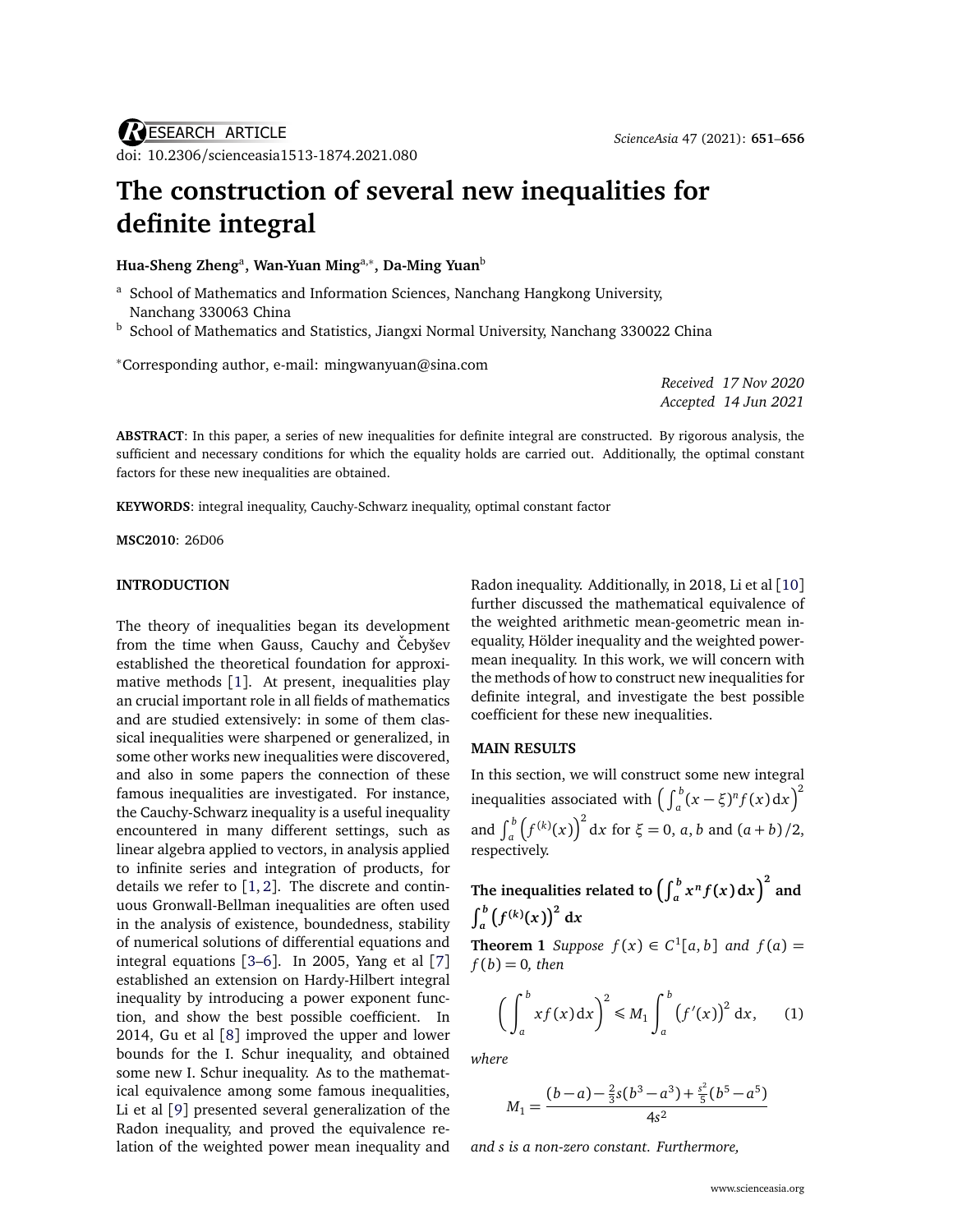*(i)* the constant factor  $M_1$  is optimal if and only if  $s = 3(b-a)/(b^3-a^3)$ , and this value is

$$
M_1^{\text{opt}} = \frac{b^5 - a^5}{20} - \frac{1}{36} \frac{(b^3 - a^3)^2}{b - a};
$$

- *(ii)* when  $s \neq 3(b-a)/(b^3-a^3)$ , the equality holds *in* [\(1\)](#page-0-0) *if and only if*  $\hat{f}(x) \equiv 0$ *;*
- *(iii)* when  $s = 3(b-a)/(b^3-a^3)$ , the equality holds *in* [\(1\)](#page-0-0) *if and only if*  $f(x) = \mu(x - a) \mu \frac{b-a}{b^3-a^3}(x^3-a^3)$ , where  $\mu$  *is an arbitrary constant.*

*Proof*: Using the integration by parts formula, together with the given conditions  $f(a) = f(b) = 0$ , one may get

$$
\int_{a}^{b} x f(x) dx = -\frac{1}{2} \int_{a}^{b} x^{2} f'(x) dx.
$$

Thus, for any  $s \neq 0$ ,  $s \in \mathbb{R}$ , it holds

$$
2s \int_{a}^{b} x f(x) dx = -s \int_{a}^{b} x^{2} f'(x) dx
$$
  
= 
$$
\int_{a}^{b} (1 - sx^{2}) f'(x) dx.
$$

Applying the Cauchy-Schwarz inequality leads to

$$
\left(\int_{a}^{b} x f(x) dx\right)^{2} = \left(\frac{\int_{a}^{b} (1 - sx^{2}) f'(x) dx}{2s}\right)^{2}
$$
  

$$
\leq \frac{\int_{a}^{b} (1 - sx^{2})^{2} dx}{4s^{2}} \int_{a}^{b} (f'(x))^{2} dx
$$
  

$$
= M_{1} \int_{a}^{b} (f'(x))^{2} dx,
$$

where  $M_1$  is defined in [Theorem 1.](#page-0-1)

Recalling that in the above process of adopting the Cauchy-Schwarz inequality, the equality holds in [\(1\)](#page-0-0) if and only if the functions  $f'(x)$  and  $(1-sx^2)$  are linear dependent, i.e.,  $f'(x) = \mu(1-sx^2)$ . Therefore  $f(x) = \mu x - \frac{\mu}{3}$  $\frac{\mu}{3}$ s $x^3$ +*C*. Substituting  $f(a) = f(b) = 0$ in above expression of  $f(x)$  we may obtain

<span id="page-1-0"></span>
$$
\mu a - \frac{\mu}{3} s a^3 + C = 0, \quad \mu b - \frac{\mu}{3} s b^3 + C = 0. \tag{2}
$$

The determinant of the coefficient matrix of [\(2\)](#page-1-0) is

$$
D = \begin{vmatrix} a - \frac{5}{3}a^3 & 1 \\ b - \frac{5}{3}b^3 & 1 \end{vmatrix} = a - \frac{5}{3}a^3 - b + \frac{5}{3}b^3.
$$

Therefore,

- (i) when  $D \neq 0$ , i.e.,  $s \neq 3(b-a)/(b^3-a^3)$ , [\(2\)](#page-1-0) possesses a unique solution  $\mu = C = 0$ , and in this case  $f(x) \equiv 0$ ;
- (ii) when  $D = 0$ , i.e.,  $s = 3(b-a)/(b^3 a^3)$ , [\(2\)](#page-1-0) possesses infinite solutions which are given by  $C = -\mu a + \mu \frac{b-a}{b^3 - a^3} a^3$ , and in this case  $f(x) =$  $\mu(x-a) - \mu \frac{b-a}{b^3-a^3}(x^3-a^3).$

Now, we are in a position to discuss the optimal constant factor for inequality [\(1\)](#page-0-0). Denote

$$
g(s) \stackrel{\triangle}{=} M_1 = \frac{(b-a)-\frac{2}{3}s(b^3-a^3)+\frac{s^2}{5}(b^5-a^5)}{4s^2},
$$

then it follows from  $g'(s) = \frac{\frac{1}{3}s(b^3-a^3)-(b-a)}{2s^3}$  $\frac{a^{2} + (b - a)}{2s^{3}} = 0$  that  $s = \frac{3}{a^2 + ab + b^2}$  $\stackrel{\triangle}{=}$  *s*<sub>0</sub>. Therefore, *g*<sup>(</sup>*s*) < 0 when *s*  $\in$  $(0, s_0)$ , and  $g'(s) > 0$  when  $s \in (-\infty, 0) \bigcup (s_0, \infty)$ . Observing that  $\lim_{s\to 0} g(s) = \infty$ ,  $\lim_{s\to \infty} g(s) =$  $\frac{1}{20} (b^5 - a^5)$  and

$$
g(s_0) = \frac{-(b-a)}{36\left(\frac{1}{a^2 + ab + b^2}\right)^2} + \frac{1}{20}(b^5 - a^5) < \frac{1}{20}(b^5 - a^5),
$$

we can deduce that when  $s = s_0$ , the value of  $g(s)$  is minimum, and thus the optimal constant factor is

$$
M_1^{\text{opt}} = g(s_0) = \frac{b^5 - a^5}{20} - \frac{1}{36} \frac{(b^3 - a^3)^2}{b - a}.
$$

The proof is then completed.  $\Box$ 

For special values  $a = 0$  and  $b = 1$ , the optimal  $\,$  constant factor  $M_1$  in Theorem  $1$  can be given explicitly which is shown in the following remark.

**Remark 1** Setting  $a = 0$  and  $b = 1$  in inequality [\(1\)](#page-0-0), it follows that when  $s = 3$ ,  $M<sub>1</sub>$  is optimal and this inequality reduces to

$$
\left(\int_0^1 x f(x) \, dx\right)^2 \leq \frac{1}{45} \int_0^1 \left(f'(x)\right)^2 \, dx,
$$

with the equality holding if and only if  $f(x) = \mu x - \mu x$  $\mu x^3$  for  $\mu \in \mathbb{R}$ .

<span id="page-1-2"></span>**Theorem 2** *Assume*  $f(x) \in C^2[a, b]$ ,  $f(a) = f(b) =$ 0, and  $f'(a) = f'(b) = 0$ , then

<span id="page-1-1"></span>
$$
\left(\int_a^b x f(x) dx\right)^2 \le M_2 \int_a^b \left(f''(x)\right)^2 dx \qquad (3)
$$

*where*

$$
M_2=\frac{(b-a)+\frac{s}{2}(b^4-a^4)+\frac{s^2}{7}(b^7-a^7)}{36s^2},
$$

*and s is a non-zero constant. Furthermore,*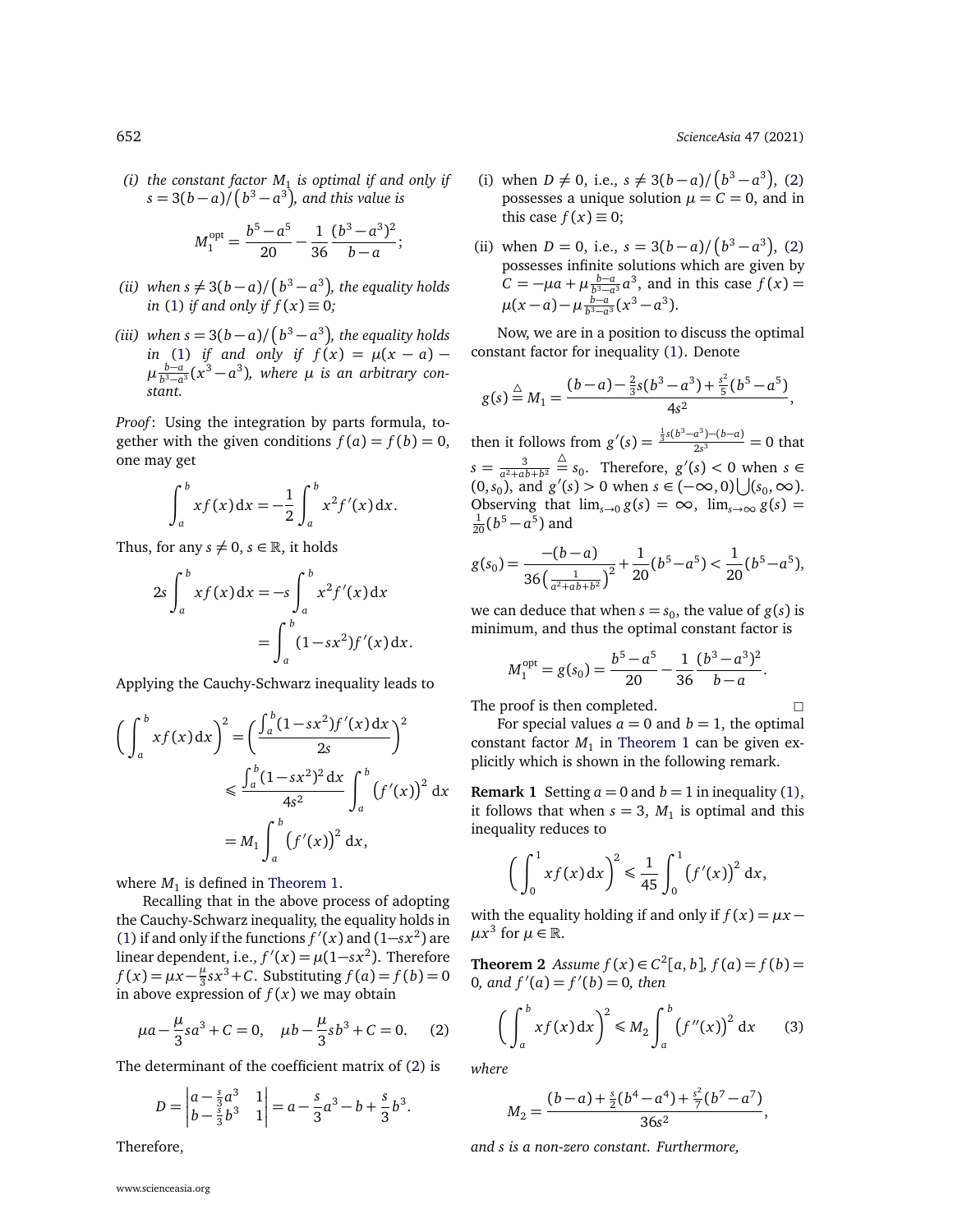*[ScienceAsia](http://www.scienceasia.org/)* 47 (2021) 653

- (*i*) the constant factor  $M_2$  is optimal if and only *if*  $s = -4(b-a)/(b^4 - a^4)$ , and this value is  $M_2^{\text{opt}} = \frac{b^7 - a^7}{252} - \frac{1}{576} \frac{(b^4 - a^4)^2}{b - a};$
- *(ii) when*  $s \neq -\frac{4(b-a)}{b^4 a^4}$ *, or*  $s = -\frac{4(b-a)}{b^4 a^4}$  *and*  $b \neq 5a/3$ *, the equality holds in* [\(3\)](#page-1-1) *if and only if*  $f(x) \equiv 0$ ;
- *(iii)* when  $s = -4(b-a)/(b^4 a^4)$  and  $b = 5a/3$ , *the equality holds in* [\(3\)](#page-1-1) *if and only if*  $f(x) = \mu x^2 + \mu b-a$   $x^5 + C$   $x + C$  where  $(\mu C, C)^T$  $\frac{\mu}{2}x^2 - \frac{\mu}{5}$  $\frac{\mu}{5} \frac{b-a}{b^4 - a^4} x^5 + C_1 x + C_2$ , where  $(\mu, C_1, C_2)^T$ *solves the following equation* [\(6\)](#page-2-0)*.*

*Proof*: Observing the given conditions  $f(a)$  =  $f(b) = 0$  and  $f'(a) = f'(b) = 0$ , it follows

$$
\int_a^b xf(x) dx = -\frac{1}{2} \int_a^b x^2 f'(x) dx = \frac{1}{6} \int_a^b x^3 f''(x) dx.
$$

Therefore, for  $s \neq 0$ ,  $s \in \mathbb{R}$ , it holds

$$
6s \int_{a}^{b} x f(x) dx = s \int_{a}^{b} x^{3} f''(x) dx
$$
  
= 
$$
\int_{a}^{b} (1 + sx^{3}) f''(x) dx.
$$

Resorting to the Cauchy-Schwarz integral inequality, one may obtain

$$
\left(\int_{a}^{b} xf(x) dx\right)^{2} = \left(\frac{\int_{a}^{b} (1 + sx^{2})f''(x) dx}{6s}\right)^{2}
$$

$$
\leq \frac{\int_{a}^{b} (1 + sx^{3})^{2} dx}{36s^{2}} \int_{a}^{b} (f''(x))^{2} dx
$$

$$
= M_{2} \int_{a}^{b} (f''(x))^{2} dx,
$$

where  $M_2$  is defined in [Theorem 2.](#page-1-2) Setting

$$
h(s) \stackrel{\triangle}{=} M_2 = \frac{(b-a) + \frac{s}{2}(b^4 - a^4) + \frac{s^2}{7}(b^7 - a^7)}{36s^2},
$$

then from  $h'(s) = -\frac{b-a}{18s^3} - \frac{1}{72s^2}(b^4 - a^4) = 0$  we get  $s_1 = -4(b-a)/(\overline{b^4 - a^4})$ . Therefore,  $h'(s)$ 0 when  $s \in (s_1, 0)$ , and  $h'(s) < 0$  when  $s \in$  $(-\infty, s_1) \bigcup (0, \infty)$ . Noting that  $\lim_{s \to 0} h(s) = \infty$ and  $\lim_{s\to\infty} h(s) = (b^7 - a^7)/252$ , it follows that when  $s = s_1$ ,  $h(s)$  reaches the minimum value

$$
M_2^{\text{opt}} = h(s_1) = \frac{b^7 - a^7}{252} - \frac{1}{576} \frac{(b^4 - a^4)^2}{b - a}.
$$

Similarly, the equality holds in [\(3\)](#page-1-1) if and only if  $f''(x) = \mu(1 + sx^3)$ , thus  $f'(x) = \mu x + \frac{\mu}{4}$  $\frac{\mu}{4}$ sx<sup>4</sup> +  $C_1$ 

and  $f(x) = \frac{\mu}{2}x^2 + \frac{\mu}{20}sx^5 + C_1x + C_2$ . Recalling that  $f'(a) = f'(b) = 0$ , we have

<span id="page-2-1"></span>
$$
\mu a + \frac{\mu}{4}sa^4 + C_1 = 0
$$
,  $\mu b + \frac{\mu}{4}sb^4 + C_1 = 0$ . (4)

Substituting  $f(a) = f(b) = 0$  in above expression of  $f(x)$ , we get

<span id="page-2-2"></span>
$$
\begin{cases} \frac{1}{2}\mu a^2 + \frac{\mu}{20}sa^5 + C_1a + C_2 = 0, \\ \frac{1}{2}\mu b^2 + \frac{\mu}{20}sb^5 + C_1b + C_2 = 0. \end{cases}
$$
(5)

The determinant of the coefficient matrix of [\(4\)](#page-2-1) is

$$
D = \begin{vmatrix} a + \frac{s}{4}a^4 & 1 \\ b + \frac{s}{4}b^4 & 1 \end{vmatrix} = a + \frac{s}{4}a^4 - b - \frac{s}{4}b^4.
$$

Therefore,

- (i) when  $D \neq 0$ , i.e.,  $s \neq -4(b-a)/(b^4-a^4)$ , [\(4\)](#page-2-1) only possesses trivial solution  $\mu = C_1 = 0$ . Together with linear system [\(5\)](#page-2-2) we get  $C_2 = 0$ and in this case  $f(x) \equiv 0$ ;
- (ii) when  $D = 0$ , i.e.,  $s = -4(b-a)/(b^4 a^4)$ , [\(4\)](#page-2-1) possesses infinite solutions, and thus the two equations in system [\(4\)](#page-2-1) are linear dependent.

Observing that the parameters  $\mu$ ,  $C_1$  and  $C_2$ should satisfy both systems [\(4\)](#page-2-1) and [\(5\)](#page-2-2), thus we substitute  $s = -4(b-a)/\left(b^4-a^4\right)$  in these two linear systems and get

<span id="page-2-0"></span>
$$
\begin{cases} \left(\frac{1}{2}a^2 - \frac{1}{5}\frac{b-a}{b^4 - a^4}a^5\right)\mu + C_1a + C_2 = 0, \\ \left(\frac{1}{2}b^2 - \frac{1}{5}\frac{b-a}{b^4 - a^4}b^5\right)\mu + C_1b + C_2 = 0, \\ \left(a - \frac{b-a}{b^4 - a^4}a^4\right)\mu + C_1 = 0. \end{cases}
$$
 (6)

The determinant of the coefficient matrix of [\(6\)](#page-2-0) is

$$
D_1 = \begin{vmatrix} \frac{a^2}{2} - \frac{a^5}{5} \frac{b-a}{b^4 - a^4} & a & 1\\ \frac{b^2}{2} - \frac{b^5}{5} \frac{b-a}{b^4 - a^4} & b & 1\\ a - \frac{b-a}{b^4 - a^4} & 1 & 0 \end{vmatrix} = \frac{(b-a)(3b-5a)}{10},
$$

- (a) when  $3b 5a \neq 0$ ,  $D_1 \neq 0$ , and [\(6\)](#page-2-0) only possesses trivial solution  $\mu = C_1 = C_2 = 0$ , and in this case  $f(x) \equiv 0$ ;
- (b) when  $3b 5a = 0$ ,  $D_1 = 0$ , and [\(6\)](#page-2-0) possesses infinite solutions. In this case,  $f(x) = \frac{\mu}{2}x^2$ *µ*  $\frac{\mu}{5} \frac{b-a}{b^4-a^4} x^5 + C_1 x + C_2.$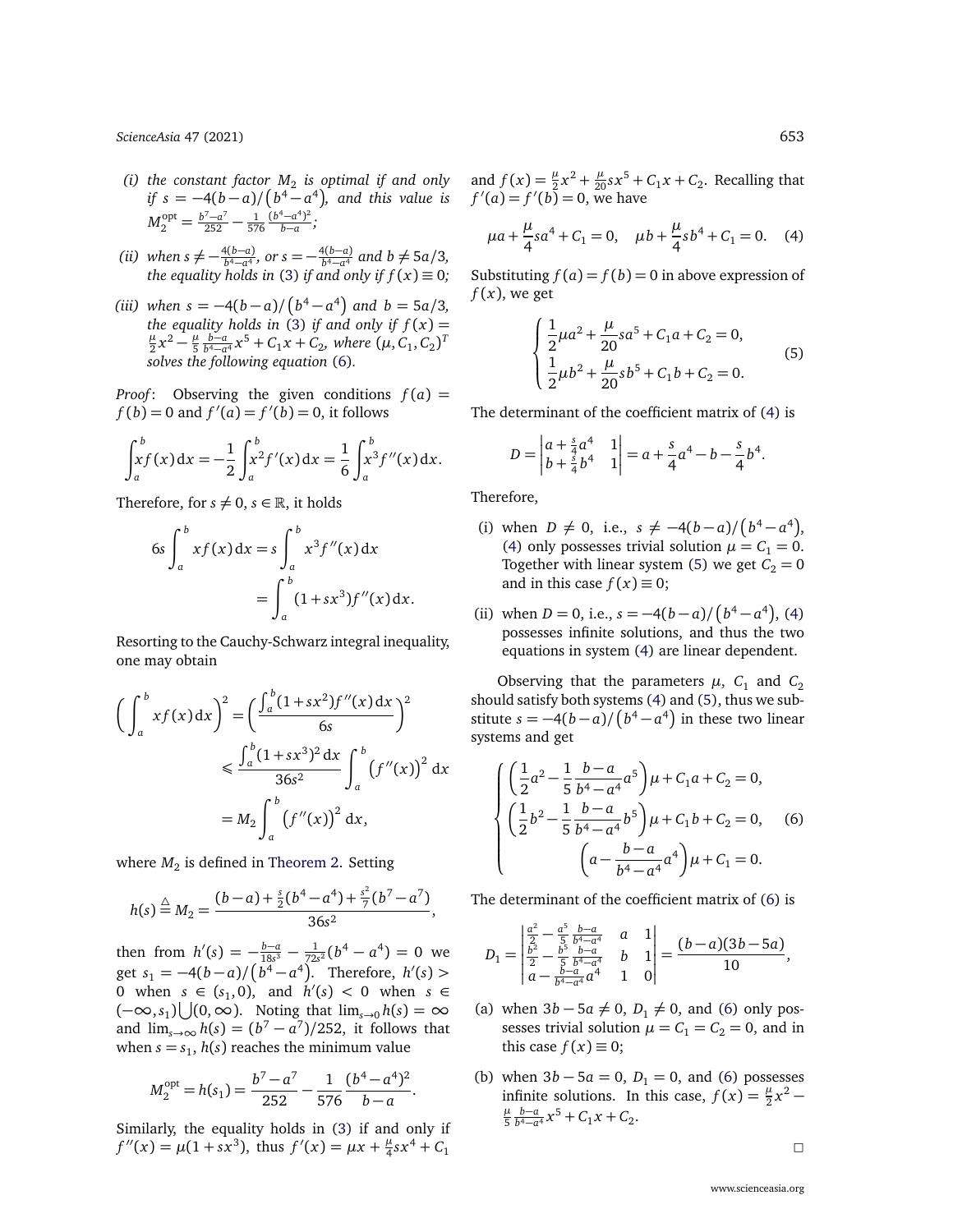**Remark 2** Let  $a = 0$  and  $b = 1$  in the inequality [\(3\)](#page-1-1), then it follows that when  $k = -4$ ,  $M_2 = 1/448$  is optimal and this inequality is given by

$$
\left(\int_0^1 x f(x) \, \mathrm{d} x\right)^2 \leq \frac{1}{448} \int_0^1 \left(f''(x)\right)^2 \, \mathrm{d} x.
$$

Following similar lines we can deduce the following inequality associated with  $\left(\int_a^b x^n f(x) \,\mathrm{d} x\right)^2$ and  $\int_a^b (f^{(k)}(x))^2 dx$  for any  $n, k \in \mathbb{N}$ , which is made precise as follows.

<span id="page-3-0"></span>**Theorem 3** Suppose  $f(x) \in C^k[a, b]$ ,  $k \ge 1$  and *f* (*l*) (*a*) = *f* (*l*) (*b*) = 0 (*l* = 0, 1, . . . , *k*−1)*, then for any n* ∈ N*,*

$$
\left(\int_a^b x^n f(x) dx\right)^2 \leq M_{n,k} \int_a^b \left(f^{(k)}(x)\right)^2 dx \quad (7)
$$

*with the equality holds if and only if f* (*x*) *subjects to*

$$
f^{(k)}(x) = \mu(1 + sx^{n+k}),
$$
  
\n
$$
f^{(l)}(a) = f^{(l)}(b) = 0, \qquad l = 0, 1, ..., k-1,
$$

*where*

$$
M_{n,k} = \frac{(b-a) + \frac{2s}{n+k+1} (b^{n+k+1} - a^{n+k+1})}{[(n+1)(n+2)\cdots(n+k)s]^2} + \frac{\frac{s^2}{2n+2k+1} (b^{2n+2k+1} - a^{2n+2k+1})}{[(n+1)(n+2)\cdots(n+k)s]^2},
$$

 $s \neq 0$ , and  $\mu$  *is an arbitrary constant.* 

**Remark 3** For  $n = 2$ ,  $a = 0$  and  $b = 1$  in [Theorem 3,](#page-3-0) the constant factor  $M_{2,1} = 1/112$  is optimal when  $s = 4$ , and this inequality assumes the form

$$
\left(\int_0^1 x^2 f(x) dx\right)^2 \leq \frac{1}{112} \int_0^1 \left(f'(x)\right)^2 dx.
$$

The following corollaries are direct results of [Theorem 3,](#page-3-0) and the sufficient and necessary conditions for which the equality holds can be addressed precisely for these special cases.

**Corollary 1** *Suppose*  $f(x) \in C^1[a, b]$  *and*  $f(a) =$  $f(b) = 0$ *, then for any n*  $\in \mathbb{N}$ *,* 

$$
\left(\int_a^b x^n f(x) dx\right)^2 \leq M_{n,1} \int_a^b \left(f'(x)\right)^2 dx,
$$

*with the equality holding if and only if f* (*x*) ≡ 0 *or f*(*x*) =  $\mu(x-a) - \mu \frac{b-a}{b^{n+2}-a^{n+2}} (x^{n+2}-a^{n+2}),$  where

$$
M_{n,1}=\frac{(b-a)-\frac{2s}{n+2}\left(b^{n+2}-a^{n+2}\right)+\frac{s^2}{2n+3}\left(b^{2n+3}-a^{2n+3}\right)}{(n+1)^2s^2}
$$

,

*and s is a non-zero constant. Furthermore, when*  $s = (n+2)(b-a)/(b^{n+2}-a^{n+2}), M_{n,1}$  *is the optimal constant factor.*

**Corollary 2** *Suppose*  $f(x) \in C^2[a, b]$ ,  $f(a) =$ *f* (*b*) = 0, and  $f'(a) = f'(b) = 0$ , then for any  $n \in \mathbb{N}$ ,  $\int_0^b$ *a*  $x^n f(x) dx$  $\bigg\}^2 \leqslant M_{n,2} \bigg\}^b$ *a*  $(f''(x))^2 dx$ ,

*with the equality holding if and only if f* (*x*) ≡ 0 *or*  $f(x) = \frac{\mu}{2}x^2 - \frac{\mu}{n+1}$ *n*+4  $\frac{b-a}{b^{n+3}-a^{n+3}}x^{n+4} + C_1x + C_2$ , where  $M_{n,2} = \frac{(b-a)+\frac{2s}{n+3} (b^{n+3}-a^{n+3}) + \frac{s^2}{2n+3}}{(n+1)^2(n+2)^2s}$  $\frac{s^2}{2n+5}$   $\left(b^{2n+5} - a^{2n+5}\right)$  $\frac{2n+3}{(n+1)^2(n+2)^2s^2}$ ,

 $s$  is a non-zero constant, and  $\mu,C_1,C_2$  satisfy the *equations*

$$
\begin{cases} \left(\frac{1}{2}a^2 - \frac{1}{n+4}\frac{b-a}{b^{n+3}-a^{n+3}}a^{n+4}\right)\mu + C_1a + C_2 = 0, \\ \left(\frac{1}{2}b^2 - \frac{1}{n+4}\frac{b-a}{b^{n+3}-a^{n+3}}b^{n+4}\right)\mu + C_1b + C_2 = 0, \\ \left(a - \frac{b-a}{b^{n+3}-a^{n+3}}a^{n+3}\right)\mu + C_1 = 0. \end{cases}
$$

*Moreover,*  $M_{n,2}$  *is optimal when*  $s = -\frac{(n+3)(b-a)}{b^{n+3}-a^{n+3}}$ .

The inequalities related to  $\left(\int_a^b (x-a)^n f(x) \,\mathrm{d}x\right)^2$ and  $\int_{a}^{b} (f^{(k)}(x))^{2} dx$ 

<span id="page-3-1"></span>**Theorem 4** *Suppose*  $f(x) \in C^1[a, b]$  *and*  $f(b) = 0$ *, then for any n*  $\in$  N,

$$
\bigg(\int_a^b (x-a)^n f(x) dx\bigg)^2 \leq \widetilde{M}_{n,1} \int_a^b \big(f'(x)\big)^2 dx,
$$

*with the equality holding if and only if f* (*x*) = *f* (*a*)− *f*(*a*) $\left(\frac{x-a}{b-a}\right)^{n+2}$ , where  $\widetilde{M}_{n,1} = \frac{(b-a)^{2n+3}}{(n+1)^2(2n+1)}$  $\frac{(b-a)}{(n+1)^2(2n+3)}$ 

*Proof*: Applying the integration by parts formula, and observing that  $f(b) = 0$ , it then follows

$$
\int_a^b (x-a)^n f(x) dx = -\frac{1}{n+1} \int_a^b (x-a)^{n+1} f'(x) dx.
$$

Using the Cauchy-Schwarz integral inequality leads to

$$
\left(\int_{a}^{b} (x-a)^{n} f(x) dx\right)^{2} = \left(-\frac{1}{n+1} \int_{a}^{b} (x-a)^{n+1} f'(x) dx\right)^{2}
$$
  

$$
\leq \frac{\int_{a}^{b} (x-a)^{2(n+1)} dx}{(n+1)^{2}} \int_{a}^{b} (f'(x))^{2} dx
$$
  

$$
= \frac{(b-a)^{2n+3}}{(n+1)^{2}(2n+3)} \int_{a}^{b} (f'(x))^{2} dx
$$
  

$$
= \widetilde{M}_{n,1} \int_{a}^{b} (f'(x))^{2} dx,
$$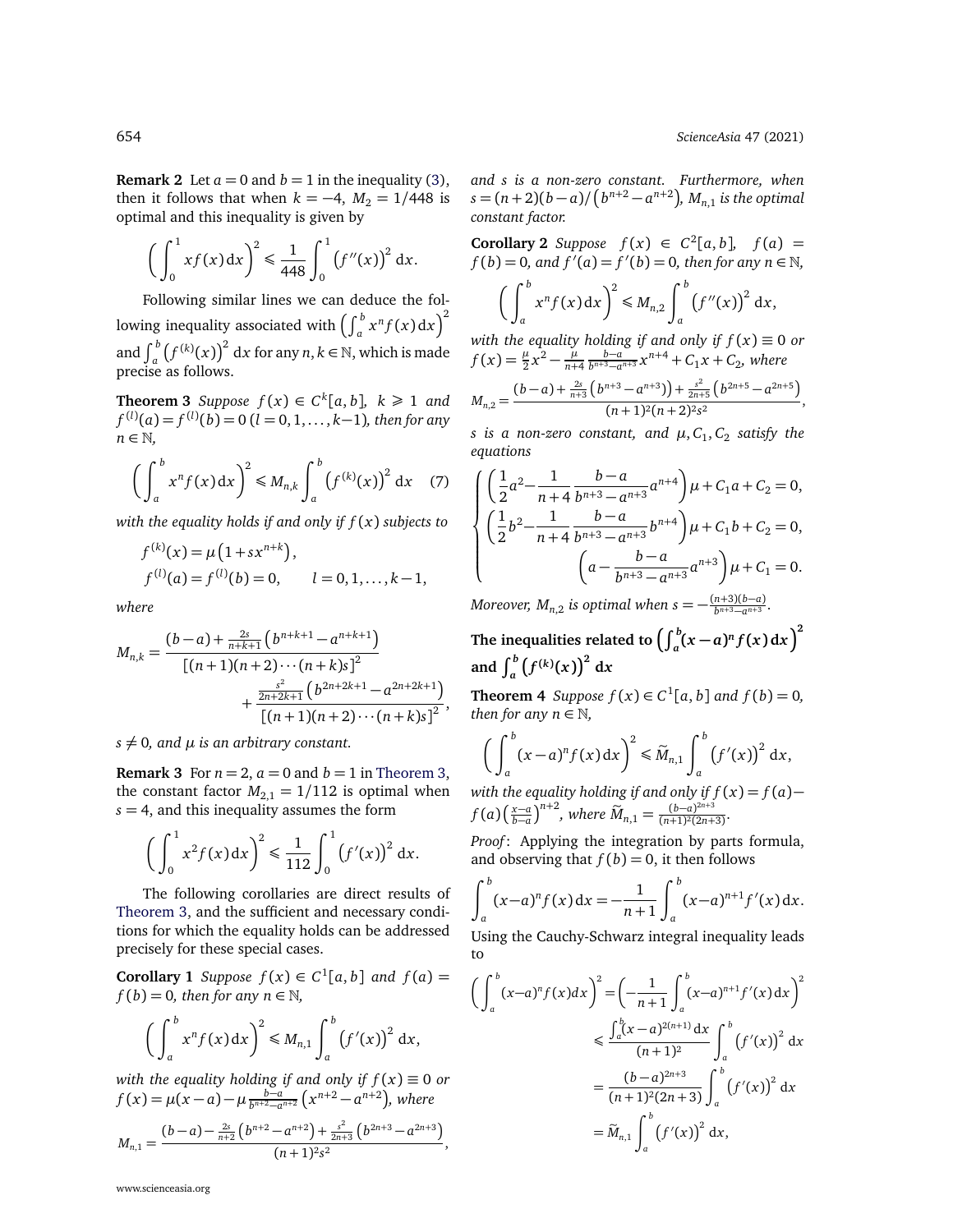*[ScienceAsia](http://www.scienceasia.org/)* 47 (2021) 655

where  $\widetilde{M}_{n,1}$  is defined in [Theorem 4.](#page-3-1) Furthermore, the equality holds in above expression if and only if  $f'(x) = \mu(x-a)^{n+1}$ , that is,  $f(x) = \frac{\mu}{n+2}(x-a)^{n+2} + C$ . From  $f(a) = C$  and  $f(b) = 0$  one may easily obtain  $f(x) = f(a) - f(a) \left(\frac{x-a}{b-a}\right)^{n+2}$  $= f(a) - f(a) \left( \frac{x-a}{b-a} \right)^{n+2}$ . □<br>More generally, for any *n*, *k* ∈ N, the results related to  $\left(\int_a^b (x-a)^n f(x) dx\right)^2$  and  $\int_a^b (f^{(k)}(x))^2 dx$ 

can be stated as the following theorem.

**Theorem 5** *Suppose*  $f(x) \in C^k[a, b]$ ,  $k \ge 1$ , and  $f(b) = f'(b) = \cdots = f^{(k-1)}(b) = 0$ , then for any *n* ∈ N*, it holds*

$$
\left(\int_a^b (x-a)^n f(x) \, dx\right)^2 \leq \widetilde{M}_{n,k} \int_a^b \left(f^{(k)}(x)\right)^2 \, dx,
$$

*with the equality holding if and only if*

$$
f^{(k)}(x) = \mu (x - a)^{n+k},
$$
  
 
$$
f(b) = f'(b) = \dots = f^{(k-1)}(b) = 0,
$$

*where µ is an arbitrary constant, and*

$$
\widetilde{M}_{n,k} = \frac{(b-a)^{2n+2k+1}}{(n+1)^2(n+2)^2 \cdots (n+k)^2(2n+2k+1)}
$$

**Corollary 3** *Suppose*  $f(x) \in C^2[a, b]$  *and*  $f(b) =$  $f'(b) = 0$ , then for any  $n \in \mathbb{N}$ ,

$$
\left(\int_a^b (x-a)^n f(x) dx\right)^2 \leq \widetilde{M}_{n,2} \int_a^b \left(f''(x)\right)^2 dx,
$$

*with the equality holding if and only if*

$$
f(x) = \frac{f(a)}{n+3} \left(\frac{x-a}{b-a}\right)^{n+4} + f(a) \left(\frac{b-x}{b-a} - \frac{1}{n+3} \frac{x-a}{b-a}\right),
$$
  
where  $\widetilde{M}_{n,2} = (b-a)^{2n+5} / (n+1)^2 (n+2)^2 (2n+5).$ 

The inequalities related to  $\left(\int_{a}^{b}\!(x-b)^{n}f(x)\,\mathrm{d}x\right)^{2}$ and  $\int_{a}^{b} (f^{(k)}(x))^{2} dx$ 

**Theorem 6** *Suppose*  $f(x) \in C^k[a, b]$ ,  $k \ge 1$ , and  $f(a) = f'(a) = \cdots = f^{(k-1)}(a) = 0$ , then for any *n* ∈ N*,*

$$
\left(\int_a^b (x-b)^n f(x) dx\right)^2 \leq \hat{M}_{n,k} \int_a^b \left(f^{(k)}(x)\right)^2 dx,
$$

*with the equality holding if and only if*

$$
f^{(k)}(x) = \mu (x - b)^{n+k},
$$
  
 
$$
f(a) = f'(a) = \dots = f^{(k-1)}(a) = 0,
$$

*where µ is an arbitrary constant, and*

$$
\hat{M}_{n,k} = \frac{(b-a)^{2n+2k+1}}{(n+1)^2(n+2)^2\cdots(n+k)^2(2n+2k+1)}.
$$

*Proof*: The main steps of the proof are similar to the ones of [Theorem 4,](#page-3-1) thus the details is omitted here.  $\square$ 

**Corollary 4** *Suppose*  $f(x) \in C^1[a, b]$  *and*  $f(a) = 0$ *, then for any n*  $\in$  N,

$$
\left(\int_a^b (x-b)^n f(x) dx\right)^2 \leq \hat{M}_{n,1} \int_a^b \left(f'(x)\right)^2 dx,
$$

*with the equality holding if and only if f* (*x*) = *f* (*b*)− *f*(*b*) $\left(\frac{x-b}{a-b}\right)^{n+2}$ , where  $\hat{M}_{n,1} = \frac{(b-a)^{2n+3}}{(n+1)^2(2n+1)}$  $\frac{(b-a)}{(n+1)^2(2n+3)}$ 

**Corollary 5** *Suppose*  $f(x) \in C^2[a, b]$  *and*  $f(a) =$  $f'(a) = 0$ , then for any  $n \in \mathbb{N}$ ,

$$
\left(\int_a^b (x-b)^n f(x) dx\right)^2 \leq \hat{M}_{n,2} \int_a^b \left(f''(x)\right)^2 dx,
$$

*with the equality holding if and only if*

.

$$
f(x) = \frac{f(b)}{n+3} \left(\frac{x-b}{a-b}\right)^{n+4} + f(b) \left(\frac{a-x}{a-b} - \frac{1}{n+3} \frac{x-b}{a-b}\right)
$$

*where*  $\hat{M}_{n,2} = (b-a)^{2n+5}/(n+1)^2(n+2)^2(2n+5)$ *.* 

<span id="page-4-0"></span>The inequalities related to  
\n
$$
\left(\int_a^b \left(x - \frac{a+b}{2}\right)^n f(x) dx\right)^2
$$
 and 
$$
\int_a^b \left(f^{(k)}(x)\right)^2 dx
$$
\nTheorem 7 Suppose  $f(x) \in C^1[a, b], f(a) = f(b)$   
\nand set  $c = \frac{a+b}{2}$ , then for any odd number n,

<span id="page-4-1"></span>
$$
\left(\int_a^b (x-c)^n f(x) dx\right)^2 \leq \overline{M}_{n,1} \int_a^b \left(f'(x)\right)^2 dx, \quad (8)
$$

*with equality holding if and only if*

$$
f(x) = (f(a) - f(c)) \left( \frac{x - c}{a - c} \right)^{n+2} + f(c),
$$

where 
$$
\overline{M}_{n,1} = (b-a)^{2n+3}/(n+1)^2(2n+3)2^{2n+2}
$$
.

*Proof*: Using the integration by parts formula, and noticing the given condition  $f(a) = f(b)$ , one may obtain

$$
\int_a^b (x-c)^n f(x) dx = -\frac{1}{n+1} \int_a^b (x-c)^{n+1} f'(x) dx.
$$

According to the Cauchy-Schwarz integral inequal-

,